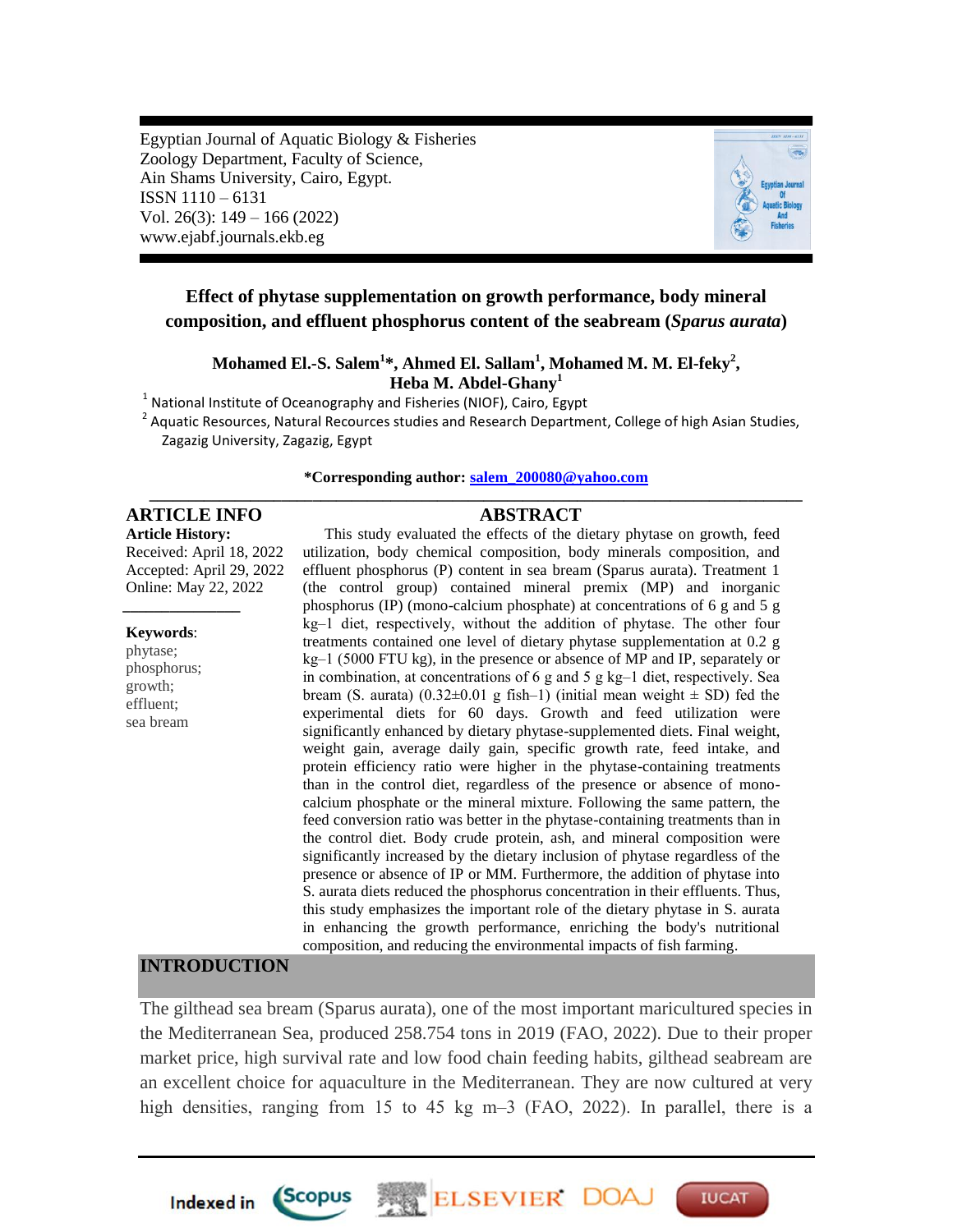necessity to reduce the possible coastal environmental impact of sea bream aquaculture, such as discharges of organic matter, phosphorus, and nitrogen, which can cause eutrophication (FAO, 2022).

On the other hand, fishmeal (FM) has been used as the main source of protein in fish feed. The importance of fishmeal is due to its high content of essential nutrients such as amino acids, fats, vitamins, and growth factors, as well as its high digestibility and low level of carbohydrates (Zhou et al., 2004; Morales et al., 2014). However, the scarcity and high cost of FM has led to an inevitable need to use low-cost plant-derived protein sources such as cottonseed meal, rice bran, sunflower meal, and soybean meal (Guimarães et al., 2008; Aanyu, et al., 2014; Morales et al., 2014; Koch et al., 2016). On the other hand, one of the main problems hindering the use of plant proteins in fish feeds is their contents of anti-nutritional factors. These anti-nutritional factors include saponins, tannins, glucosinolates, non-starch soluble sugars, gossypol, and phytate that are not degraded or inactivated by product manufacturing processes or during diet extrusion methods (Hardy, 2010; Roy et al., 2014). Phytate (myo-inositol-1,2,3,4,5,6 hexakisphosphate), the major storage form of phosphorous (P), may reach 80% of the total phosphorous content in plants and is not bioavailable for monogastric or agastric aquatic animals (NRC, 1993). For example, in soybean meal, it contains about  $14 \text{ g kg} - 1$ of phytic acid, which makes 60-80% of phosphorous in the form of phytates (Raboy 1997; Deak and Johnson, 2007). Besides its effect on phosphorous availability, phytic acid also chelates with many cations such as Na, Ca, K, Mg, Zn, Mn, Fe, and Cu (Leiner 1994). Consequently, fish excrete phytate-P into the surrounding water, which may cause pollution and algal growth (Liebert and Portz, 2005). In addition, the absorption and bioavailability of essential minerals in fish such as calcium, magnesium, zinc, and iron are reduced by the formation of insoluble chelated complexes with phytate (Papatryphon et al.,1999). Phytates can also bind to proteins and vitamins and form insoluble complexes, resulting in decreased activity, efficiency and availability of them (Liu et al.,1998; Sugiura et al., 2001). Phytate-protein complexes are less hydrolyzed by proteolytic enzymes (Ravindran et al., 1995). Moreover, some digestive enzymes such as pepsin, amylopsin, and amylase can be inhibited by phytate (Ravindran et al., 1995). furthermore, phytate may also interfere with the digestion of lipid and starch (Cosgrove, 1966). In fact, the effect of phytates on growth, feed conversion efficiency, and mineral retention in commonly cultured fish species such as rainbow trout (Oncorhynchus mykiss), striped bass (Morone saxatilis), and Nile tilapia (Oreochromis niloticus) has been reported (Papatryphon et al., 1999; Francis et al., 2001; Liebert and Portz, 2005; Morales et al., 2014).

Phytase (myo-inositol 1,2,3,4,5,6-hexakis dihydrogen phosphate phosphohydrolase), a phosphatase enzyme, catalyzes the hydrolysis of phytate into inositol and inorganic P (Debnath et al. 2005; Lemos and Tacon, 2017). Therefore, exogenous phytase has been included in fish diets to degrade phytate and increase the nutrients digestibility (Cao et al.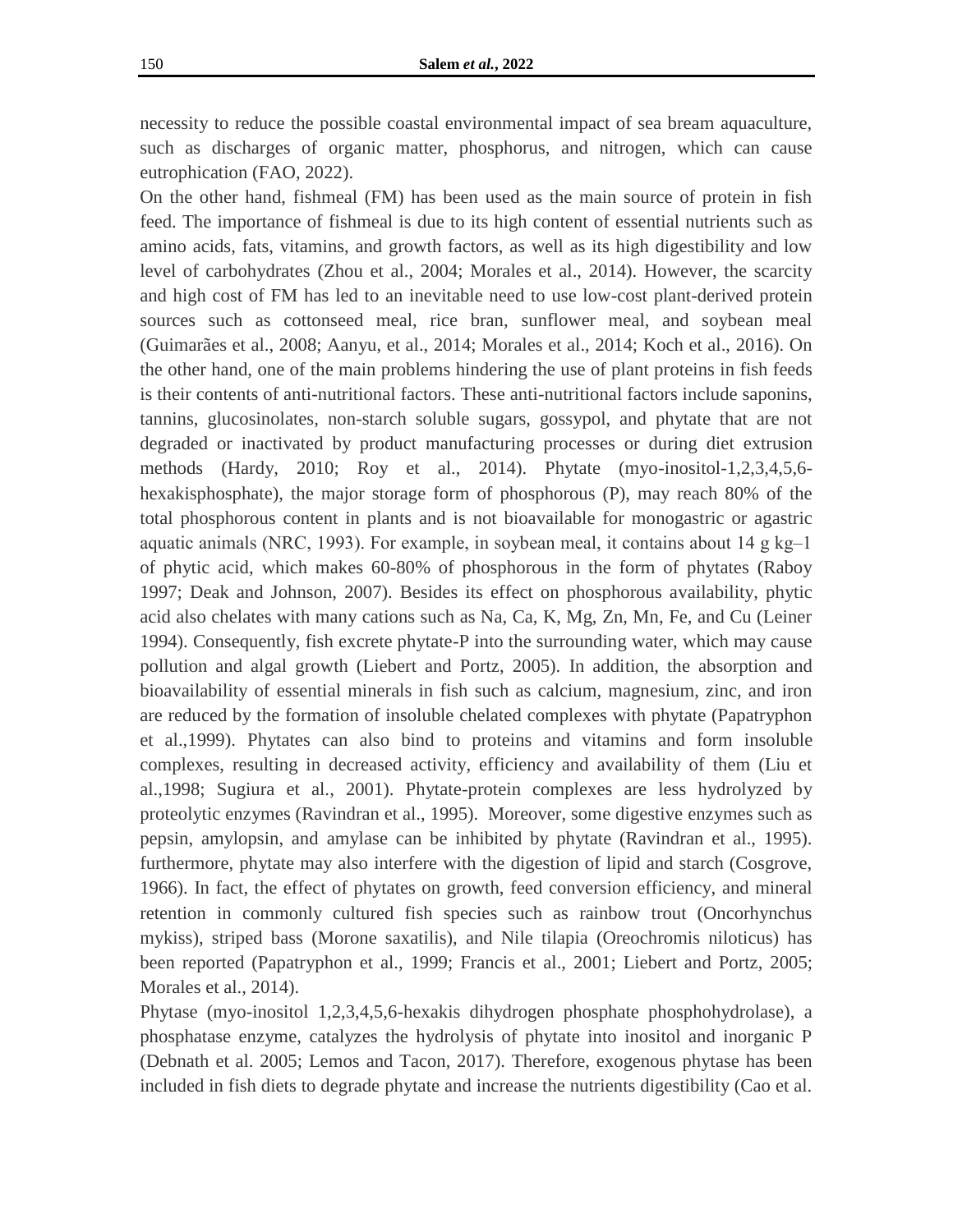2007). Phytase can increase the mineral bioavailability of elements such as phosphorus, calcium, iron, manganese, magnesium, and zinc (Cheng and Hardy, 2003; Cao et al., 2007; Roy et al., 2014; Lemos and Tacon, 2017). Morales et al. (2014) assessed the effect of dietary phytase on the available P, soluble protein, total amino acids, and the activity of the main digestive proteases in the stomach, proximal intestine and distal intestine contents of gilthead sea bream. They found that phytase reduced the amount of soluble P– phytate in the stomach and increased overall gastric protease activity by 60% (Morales et al., 2014). Other studies have been carried out on the role of supplemental phytase in improving the nutrient utilization and growth of different cultured fish species such as, red sea bream (Biswas et al., 2019), rainbow trout (Oncorhynchus mykiss) (Cain and Garling, 1995; Forster et al., 1999), channel catfish (Ictalurus punctatus) (Li and Robinson 1997), and Nile tilapia (Oreochromis niloticus) (Liebert and Portz, 2005; Tudkaew et al., 2008).

In fact, rare studies have been performed to study the effect of dietary phytase on gilthead seabream (sparus aurata) in terms of the body mineral composition or phosphorus content in the effluent of S. aurata. Thus, the aim of the present study was the evaluation of the dietary phytase as a feed additive on the growth performance, feed utilization, mineral composition, and phosphorus levels in the effluent of gilthead sea bream (S. aurata) larvae.

#### **MATERIALS AND METHODS**

#### **2.1. Experimental diets and feeding regimes**

The composition and proximate analysis of the diets are shown in Table 1. Five isonitrogenous (474 g  $kg^{-1}$  diet) and isocaloric (507 kcal 100  $g^{-1}$ ) diets were prepared. Diet 1 has been formulated as a control diet that did not contain phytase but contained the minerals premix (MP) and inorganic phosphorus (mono-calcium phosphate) (IP) at concentrations of 6 and 5  $g kg<sup>-1</sup>$  diet, respectively. Diet 2 contained phytase and MP. Diet 3 contained phytase without adding a MP or IP. Diet 4 contained phytase, MP and IP. Diet 5 contained phytase and IP. Phytase was added at fixed level 0.2  $g kg^{-1}$  (5000 FTU kg) (FTU is the quantity of enzyme that produces one micromole of inorganic P per minute from 0.015 mol L<sup>-1</sup> sodium phytate at 37°C and pH 5.5). The microbial phytase was the commercial product Ronozyme P with 5,000 FTU/g provided by DSM Nutritional Products, Bangkok, Thailand. In a Wiley mill, the materials were first ground to a small particle size (about 250 m) (Labx Company). Prior to adding water to get moisture content of 40%, all dry ingredients in the diets were properly mixed. Diets were processed through a mincer with a die into spaghetti-like strands of the right diameter, sun dried, and stored in airtight containers.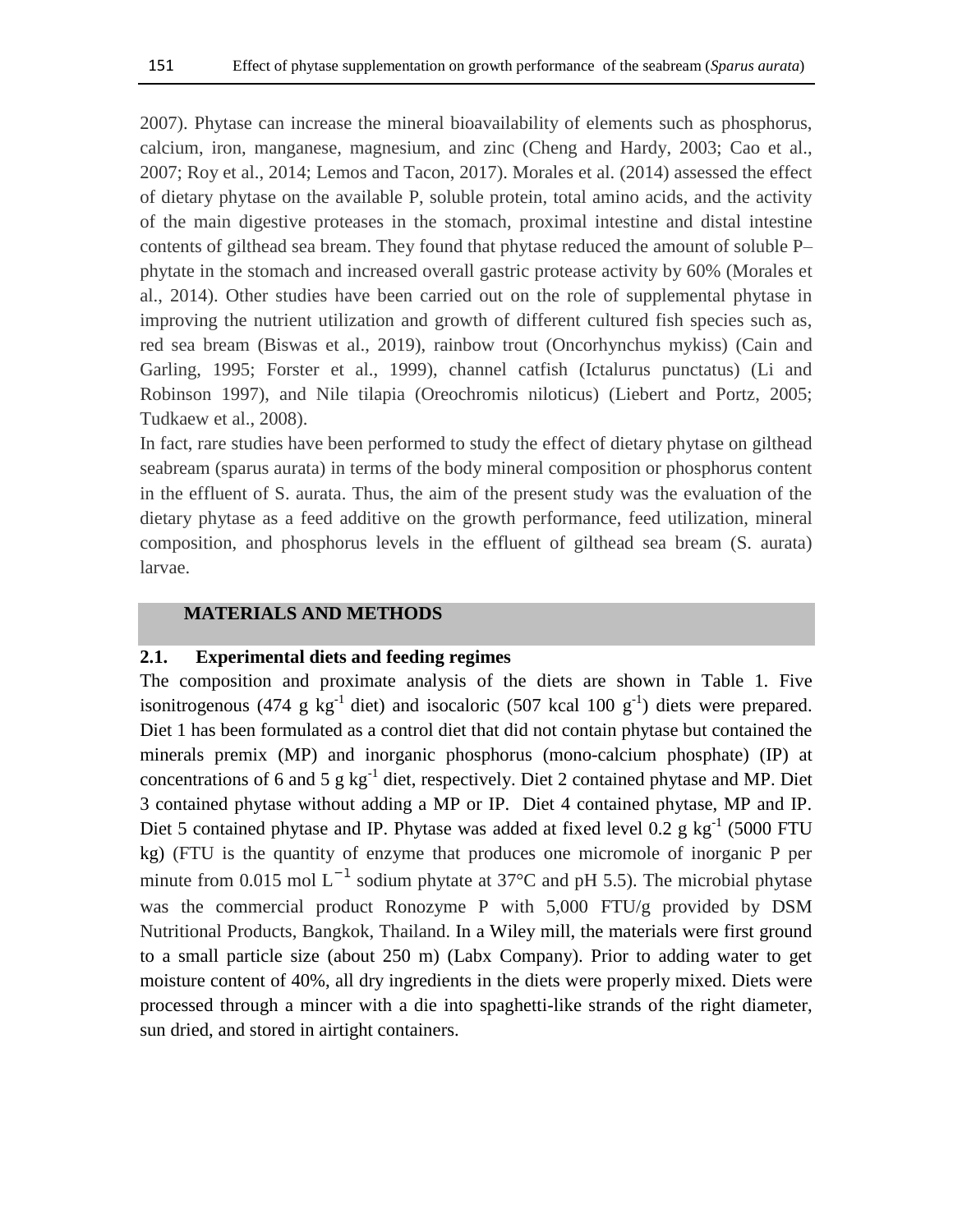| Ingredients (g $kg^{-1}$ )                      | Diets (g $kg^{-1}$ dry-weight basis) |                  |                         |                         |                  |  |
|-------------------------------------------------|--------------------------------------|------------------|-------------------------|-------------------------|------------------|--|
|                                                 | $\mathbf{1}$                         | $\overline{2}$   | $\overline{\mathbf{3}}$ | $\overline{\mathbf{4}}$ | 5                |  |
| Fish meal <sup>1</sup>                          | 300                                  | 300              | 300                     | 300                     | 300              |  |
| Shrimp meal                                     | 50                                   | 50               | 50                      | 50                      | 50               |  |
| Soybean meal <sup>2</sup>                       | 342                                  | 342              | 342                     | 342                     | 342              |  |
| Corn gluten meal                                | 155                                  | 155              | 155                     | 155                     | 155              |  |
| Wheat middlings                                 | 30                                   | 30               | 30                      | 30                      | 30               |  |
| Corn starch                                     | 10.3                                 | 15.1             | 21.1                    | 10.1                    | 16.1             |  |
| Fish oil                                        | 50                                   | 50               | 50                      | 50                      | 50               |  |
| Soybean oil                                     | 25                                   | 25               | 25                      | 25                      | 25               |  |
| Citric acid                                     | 20                                   | 20               | 20                      | 20                      | 20               |  |
| Mono-calcium phosphate                          | 5                                    | $\boldsymbol{0}$ | $\boldsymbol{0}$        | 5                       | 5                |  |
| Mineral premix <sup>3</sup>                     | $\sqrt{6}$                           | 6                | $\boldsymbol{0}$        | 6                       | $\boldsymbol{0}$ |  |
| Vitamin premix <sup>4</sup>                     | $\sqrt{6}$                           | $\sqrt{6}$       | $\sqrt{6}$              | $\sqrt{6}$              | $\sqrt{6}$       |  |
| Ascorbic acid                                   | 0.2                                  | 0.2              | 0.2                     | 0.2                     | 0.2              |  |
| Antioxidant                                     | 0.5                                  | 0.5              | 0.5                     | 0.5                     | 0.5              |  |
| Phytase <sup>5</sup>                            | $\boldsymbol{0}$                     | 0.2              | 0.2                     | 0.2                     | 0.2              |  |
| <b>Chemical composition</b> $(g \ kg^{-1}, DM)$ |                                      |                  |                         |                         |                  |  |
| Dry matter                                      | 954.0                                | 936.3            | 946.2                   | 938.3                   | 933.6            |  |
| Crude protein                                   | 474.7                                | 469.4            | 464.0                   | 478.0                   | 486.1            |  |
| Ether extract                                   | 153.8                                | 159.9            | 164.2                   | 165.8                   | 169.9            |  |

**Table 1.** The composition and proximate analysis of the experimental diets fed to gilthead sea bream (*Sparus aurata*)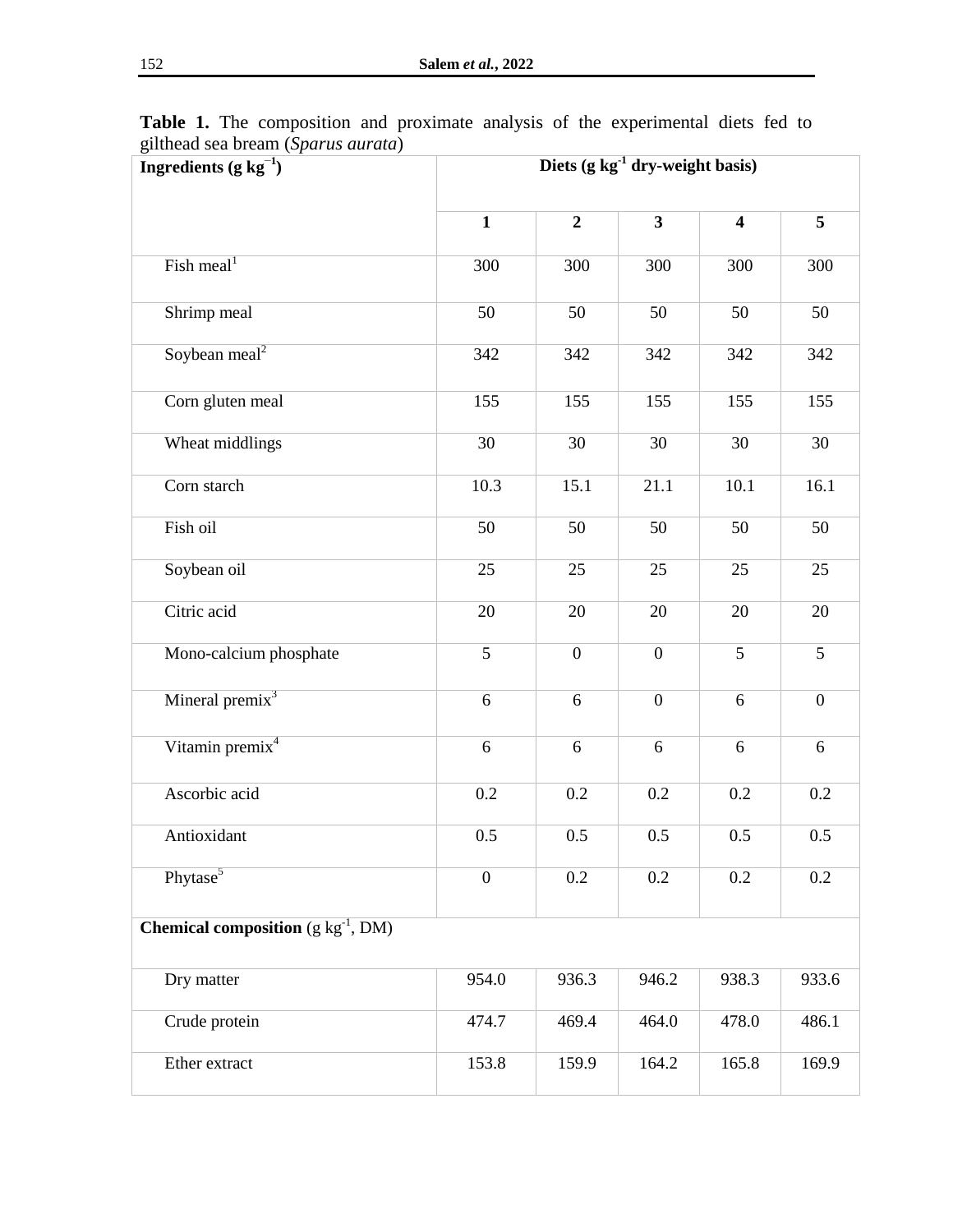| Ash                                | 97.9   | 87.1   | 81.9   | 92.8   | 105.9  |
|------------------------------------|--------|--------|--------|--------|--------|
| Total carbohydrate                 | 273.6  | 283.6  | 289.9  | 263.4  | 238.1  |
| Total phosphorus                   | 15.41  | 10.61  | 10.61  | 15.41  | 15.41  |
| Calcium                            | 18.75  | 17.049 | 17.039 | 18.75  | 18.74  |
| Gross energy (kcal $100g^{-1}$ DM) | 500.71 | 507.59 | 511.19 | 509.70 | 507.75 |

<sup>1</sup> Fish meal (Peru steam-treated), crude protein 675 g kg<sup>-1</sup> dry matter, crude lipid 92 g kg<sup>-1</sup> dry matter;

<sup>2</sup> Soybean meal (solvent extracted), crude protein 480 g  $kg^{-1}$  dry matter.

<sup>3</sup> Minerals premix (mg kg<sup>-1</sup> diet): FeSO<sub>4</sub>.7H<sub>2</sub>O: 348.5 mg; CuSO<sub>4</sub>.5H<sub>2</sub>O: 6 mg; ZnSO<sub>4</sub>.7H<sub>2</sub>O: 108.2 mg; MnSO<sub>4</sub>.H<sub>2</sub>O: 20.5 mg; KI: 14.5 mg; NaSeO<sub>3</sub>: 12.5 mg; CaCO<sub>3</sub>: 4490 mg.

**<sup>4</sup>** Vitamin premix (mg kg1 diet): retinol palmitate, 60 mg; cholecalciferol, 10 mg; DL-a-tocopherol acetate, 100 mg; menadione, 40 mg; thiamine-HCl, 25 mg; riboflavin, 25 mg; D-calcium pantothenate, 80 mg; pyridoxine-HCl, 20 mg; meso-inositol, 1000 mg; D-biotin, 40 mg; folic acid, 7.5 mg; para-aminobenzoic acid, 25 mg; niacin, 100 mg; cyanocobalamin, 0.05 mg.

5 Phytase: RONOZYME P 5000

#### **2.2** | **Experimental fish and facilities**

The study was conducted at the National Institute of Oceanography and Fisheries, Al-Max research station in Alexandria, E gypt. Larvae of gilthead sea bream (*Sparus aurata*) were procured from a commercial hatchery in the governorate of Al-Ismailia. Fish were randomly placed in 12 hapas (1 m<sup>3</sup>) set in concrete ponds with a total volume of 12 m<sup>3</sup> (each pond contains 3 hapas representing the replicates of each treatment). In ponds (a flow-through system), the water depth was 50 cm. Each hapa was filled with 20 sea bream, each with an initial body weight of  $0.32\pm0.01$  g (mean $\pm$ SD). Every 15 days, fish from each hapa were weighed. Using marine filtered water, half of the rearing water was replaced every two days. An air compressor was used to provide constant aeration. The water temperature was  $25^{\circ}$ C $\pm$ 1°C. Fluorescent bulbs were used to keep a 12:12 light:dark cycle in the culture unit. Dissolved oxygen, pH, and total ammonia (NH4) were all regularly measured as water quality indicators. Throughout the study, the average values for these parameters were 6.1 mg  $L^{-1}$ , 7.8 ppm, and 0.29 ppm, respectively. As an adaptation phase to the experimental diets, the experimental fish were fed the control diet for one week. After that, fish in each hapa were weighed and their initial weights were recorded. Then, fish were fed twice a day (6 days a week) until they appeared satiated. The test diets were produced to the fish for 60 days. All fish in each hapa were bulk weighed at the end of the feeding trial.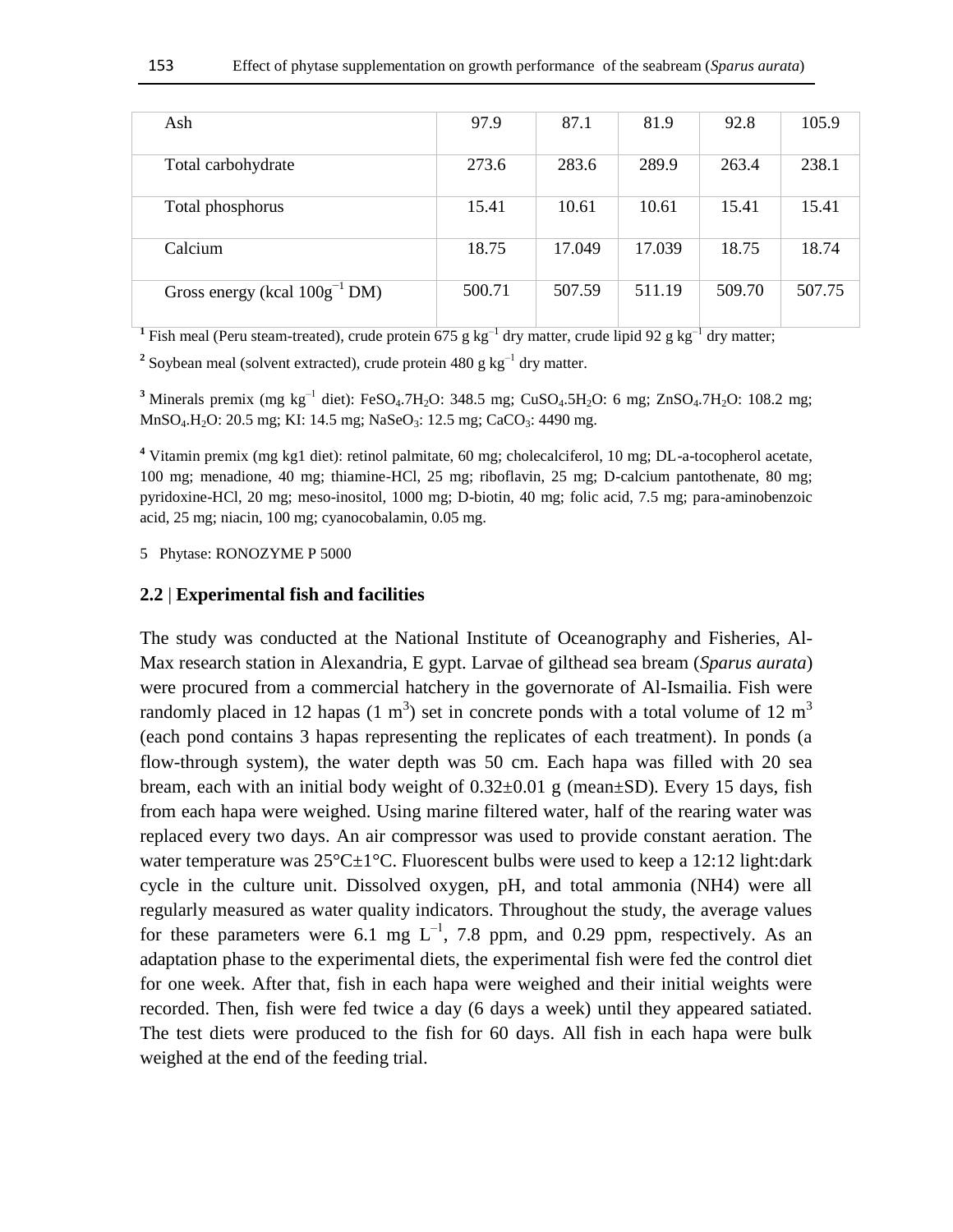# **2.3 | Analyses**

## **2.3.1 | Growth performance measurements**

All fish in each hapa were bulk weighed at the end of the 60-day feeding trial. The proportion of the final number of sea bream divided by the initial number of sea bream was used to determine survival. The following formulas were used to determine growth performance and feed utilization:

survival rate  $=$   $\frac{\text{initial number of fish}}{\text{final number of fish}}$ . feed intake = amount of consumed feed. weight gain  $(WG)(g) = \text{final weight} - \text{initial weight}$ , specific growth rate (SGR) (%/ day) =  $\frac{\ln(\text{final weight}) - \ln(\text{initial weight})}{\text{trial duration}} \times 100$ , average daily gain (ADG) ( $g$ /day) =  $\frac{final \text{ weight}(g) - initial \text{ weight}(g)}{trial \text{ duration}}$ , feed conversion ratio (FCR) =  $\frac{\text{total dry feed intake (g)}}{\text{total fish weight gain (g)}}$ , and protein efficiency ratio =  $\frac{WG(g)}{\text{total dry protein intake (g)}}$ 

where wf and wi are fish final weight and initial weight, respectively.

# **2.3.2 | Chemical analysis of diets and whole fish bodies**

A standard methodology was used to determine the proximate analyses of the prepared diets and fish carcasses (AOAC, 2009). The carcasses of nine randomly picked fish from each treatment (3 fish/replicate) were collected at the end of the experiment for analysis. The crude protein content was determined using an Automatic Kjeldahl System (UDK 139, VELP Scientifica). The crude lipid content was determined using the Soxhlet extraction method. The ash content was determined using a furnace muffler (600°C for 2 hr). The moisture content was determined using a dry oven (105<sup>o</sup>C for 24 hr).

## **2.3.3. Whole body mineral composition**

The carcasses of nine randomly picked fish from each treatment (3 fish/replicate) were collected at the end of the experiment for analysis. Each fish sample was dried in an electric oven at  $70-80^{\circ}$ C until it reached a stable weight. About 2 g from each sample was weighed. All samples were digested using concentrated nitric acid. The whole-body minerals have been estimated using atomic absorption spectrophotometer according to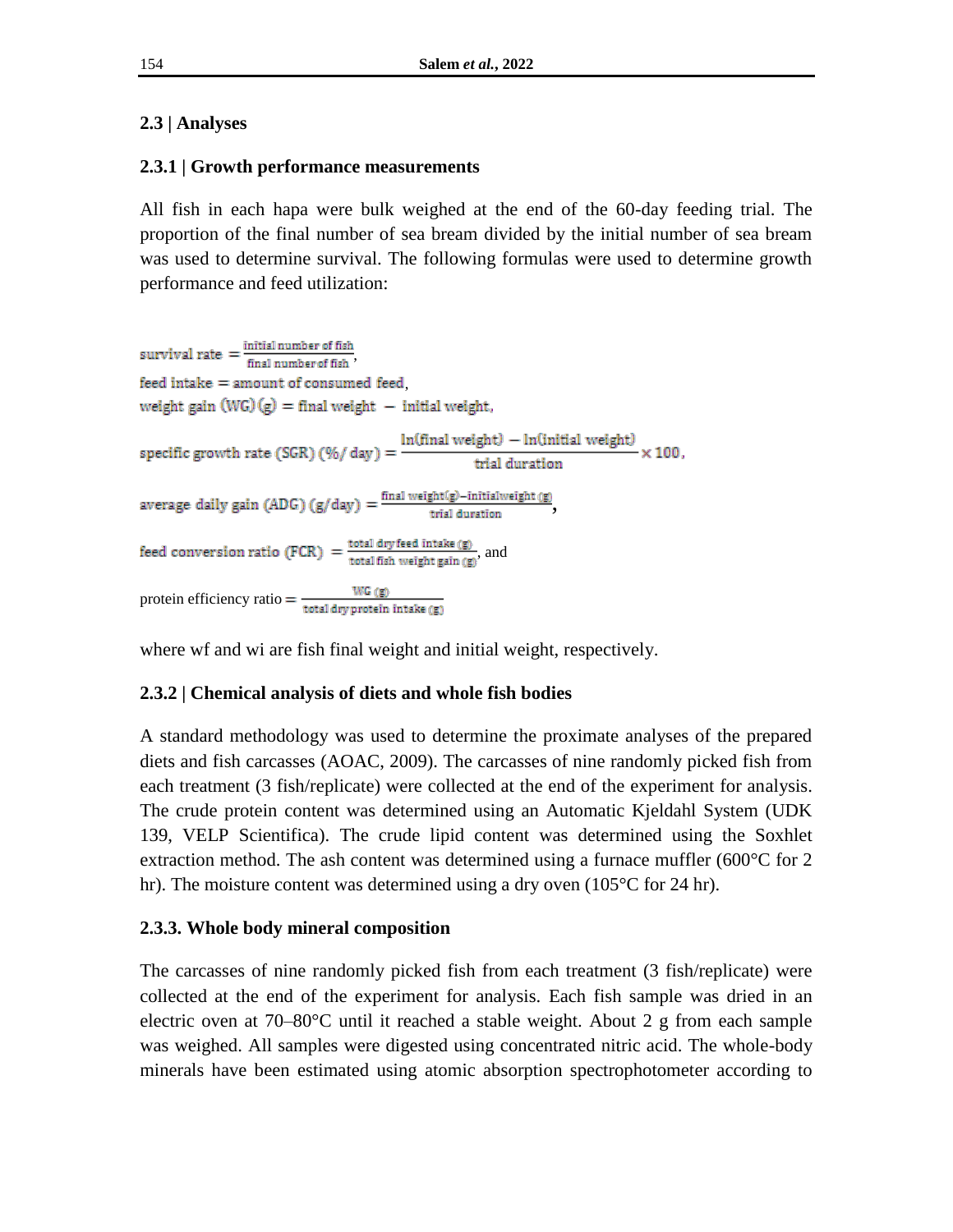AOAC (2009). Levels of phosphorus in the whole fish body and diets were determined using UV/ VIS spectrophotometer at absorbance of 720 nm according to AOAC (2009).

## **2.3.4. Phosphorus content in effluent**

The phosphorus concentration in each pond effluent was monitored daily as soluble reactive phosphorus ( $PO<sub>4</sub><sup>-3</sup>$ ) for the duration of the experiment using Hanna Aquaculture Multi-parameter Photometer, HI83303.

## **2.3.5. Statistical analysis**

For statistical analysis, SPSS 20.0 software (SPSS Inc.) for Windows was utilized. To investigate the significant difference ( $p \leq 0.05$ ) in the measurable parameters and biochemical compositions of fish fed different diets, a one-way analysis of variance (ANOVA) was used, followed by a Duncan's post hoc test (for equal variance).

### **RESULTS**

## **3.1. Growth performance and Feed utilization**

The effect of the experimental diets on growth performance and feed utilization of *s. aurata* is illustrated in Table 2. Final weight (FW), weight gain (WG), average daily gain (ADG), specific growth rate (SGR), feed intake, and protein efficiency ratio (PER) were higher in the phytase-containing treatments than in the control group, regardless of the presence or absence of mono-calcium phosphate or the mineral mixture. Following the same pattern, feed conversion ratio was better in the phytase-containing treatments than in the control group. There was no significant difference in survival rate among the different treatments.

| Treatment | <b>IW</b>                     | FW                           | WG                           | ADG                            | SGR                           | Survival                    | Feed intake                  | <b>FCR</b>              | <b>PER</b>                    |
|-----------|-------------------------------|------------------------------|------------------------------|--------------------------------|-------------------------------|-----------------------------|------------------------------|-------------------------|-------------------------------|
|           | $0.32 \pm 0.023$ <sup>a</sup> | $3.26 \pm 0.08^b$            | $2.94 \pm 0.06^b$            | $0.039+0.001b$                 | $3.09 \pm 0.05^{\rm b}$       | $83.33 \pm 2.89^a$          | $7.40 \pm 0.10^b$            | $2.52 \pm 0.43^a$       | $0.83 \pm 0.11^b$             |
| 2         | $0.34 \pm 0.01^a$             | $4.52 \pm 0.10^a$            | $4.19 \pm 0.9^a$             | $0.056 + 0.001a$               | $3.48 \pm 0.046^a$            | $86.67 + 2.89$ <sup>a</sup> | $8.19 \pm 0.32$ <sup>a</sup> | $1.96 \pm 0.09^b$       | $1.09 \pm 0.53$ <sup>a</sup>  |
| 3         | $0.31 \pm 0.15^a$             | $4.64 \pm 0.10^a$            | $4.33 \pm 0.12^a$            | $0.058 \pm 0.001^a$            | $3.61 \pm 0.084$ <sup>a</sup> | $86.67 \pm 2.89^{\text{a}}$ | $8.67 \pm 0.21$ <sup>a</sup> | $2.00 \pm 0.56^{\circ}$ | $1.08 \pm 0.30^a$             |
| 4         | $0.32 \pm 0.10^a$             | $4.66 \pm 0.34$ <sup>a</sup> | $4.34 \pm 0.35$ <sup>a</sup> | $0.058 \pm 0.005^{\text{a}}$   | $3.57 \pm 0.121$ <sup>a</sup> | $83.33 \pm 2.89^a$          | $8.27 \pm 0.32$ <sup>a</sup> | $1.92 \pm 0.21^{\rm b}$ | $1.10 \pm 0.13^a$             |
| 5         | $0.32 \pm 0.11^a$             | $4.67 \pm 0.17$ <sup>a</sup> | $4.35 \pm 0.17^{\text{a}}$   | $0.058 \pm 0.002$ <sup>a</sup> | $3.57 \pm 0.086^a$            | $85.00 \pm 5.00^{\circ}$    | $8.57 \pm 0.42^{\circ}$      | $1.97 \pm 0.07^b$       | $1.04 \pm 0.038$ <sup>a</sup> |

**Table 2.** Effect of the experimental diets on growth performance and feed utilization of *s. aurata*

*Note*: Means in the same column bearing different superscripts differ significantly at 0.05 levels. Values are means ± *SD*.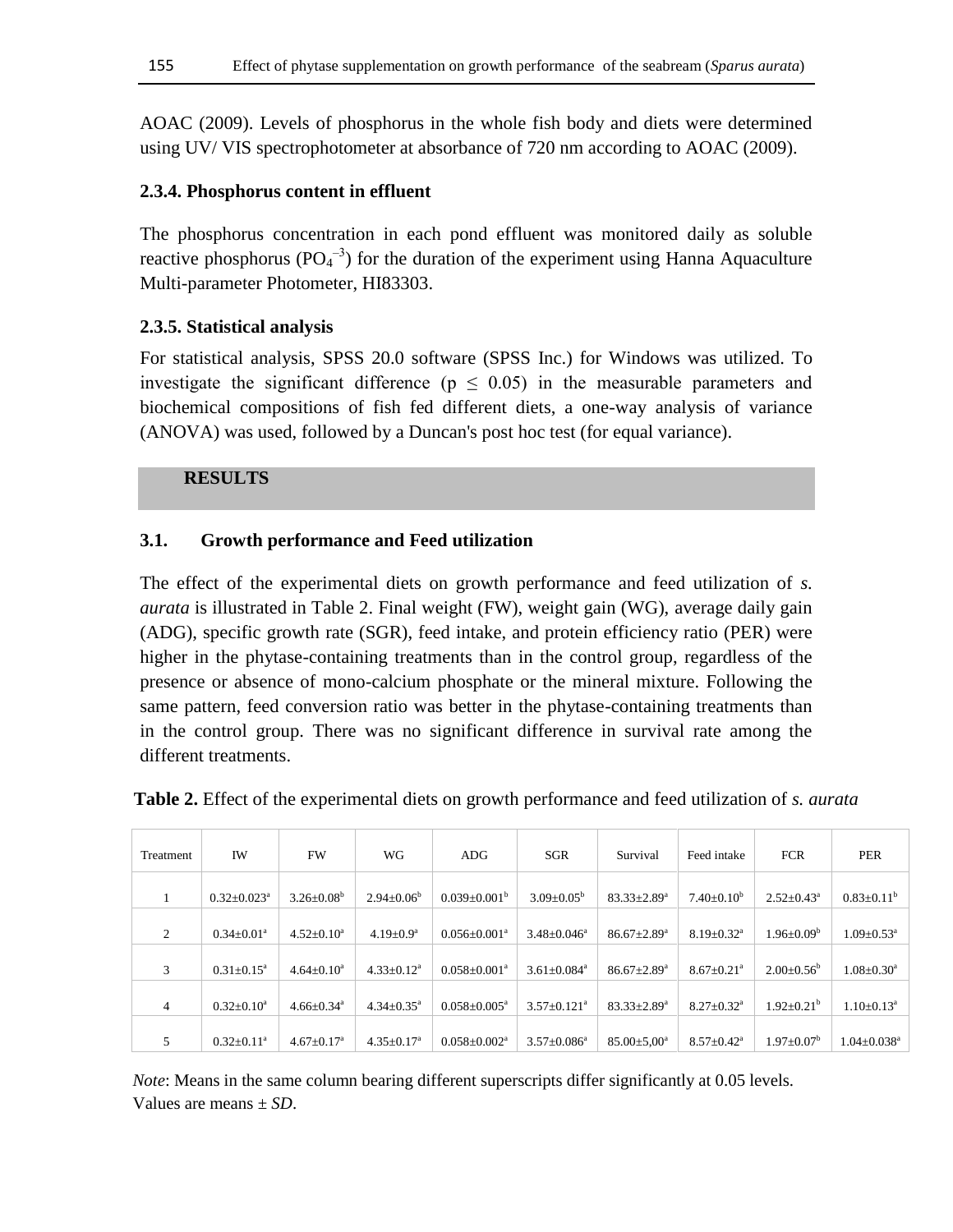# **3.2. Body chemical composition**

The effect of the experimental diets on the body chemical composition is shown in Table 3. The highest values of crude protein and ash contents were obtained in the phytasecontaining treatments followed by the control group ( $p < 0.05$ ). There was no significant difference in crude lipid and dry matter among the different treatments.

**Table 3.** Effect of the experimental diets on the body chemical composition (%) of *S. aurata*

| Treatment      | Dry matter                    | Protein                       | Lipid                       | Ash                           |  |
|----------------|-------------------------------|-------------------------------|-----------------------------|-------------------------------|--|
|                | $25.56 \pm 1.22^{\text{a}}$   | $54.62 \pm 0.28^{\rm b}$      | $25.59 \pm 1.16^a$          | $18.50 \pm 0.35^{\rm b}$      |  |
| $\overline{2}$ | $24.98 \pm 0.74$ <sup>a</sup> | $56.30 \pm 0.67$ <sup>a</sup> | $24.89 \pm 0.62^{\text{a}}$ | $20.07 \pm 0.71$ <sup>a</sup> |  |
| 3              | $24.24 \pm 0.99^{\text{a}}$   | $56.69 \pm 0.53^{\text{a}}$   | $24.47 \pm 0.70^a$          | $20.12 \pm 0.33^{\text{a}}$   |  |
| $\overline{4}$ | $25.83 \pm 0.67^{\text{a}}$   | $57.35 \pm 0.58^{\text{a}}$   | $25.33 \pm 0.63^{\text{a}}$ | $19.68 \pm 0.87$ <sup>a</sup> |  |
|                | $24.43 \pm 0.67$ <sup>a</sup> | $56.89 \pm 1.09^{\mathrm{a}}$ | $24.96 \pm 1.38^a$          | $19.77 \pm 0.49^{\text{a}}$   |  |

*Note*: Means in the same column bearing different superscripts differ significantly at 0.05 levels. Values are means ± *SD*.

# **3.3. Whole- body mineral composition**

Figures 1 (A-D) and 2 (A-E) show the effect of the experimental diets on the macro- and micro-minerals composition of gilthead sea bream, respectively. Phosphorus showed the highest value in groups 4 and 5, followed by groups 2 and 3, while the lowest result was obtained in group 1 (the control group) (Figure 1A). In comparison to the control group, phytase-treated groups had greater calcium and magnesium results (Figures 1B and 1D, respectively). The potassium results showed no significant differences among the fish groups (Figure 1C). Results of iron were higher in phytase-supplemented groups than the control group (Figure 2A). The phytase-supplemented groups also had higher zinc, manganese and copper levels than the control group (Figure 2B, C, and D, respectively). Following the same pattern, cobalt gave highest results in groups 4 and 5 followed by groups 2 and 3, while the lowest value obtained in group 1 (Figure 2E).

# **3.4. Phosphorus content in the effluent**

The effect of the experimental diets on phosphorus concentration in the effluent of gilthead sea bream is illustrated in Figure 3. The inclusion of phytase in the diets had a positive effect on the phosphorus levels in *S. aurata* effluent, with lower concentrations in the phytase-supplemented groups compared to the control group. However, group 5 did not differ significantly from the control group.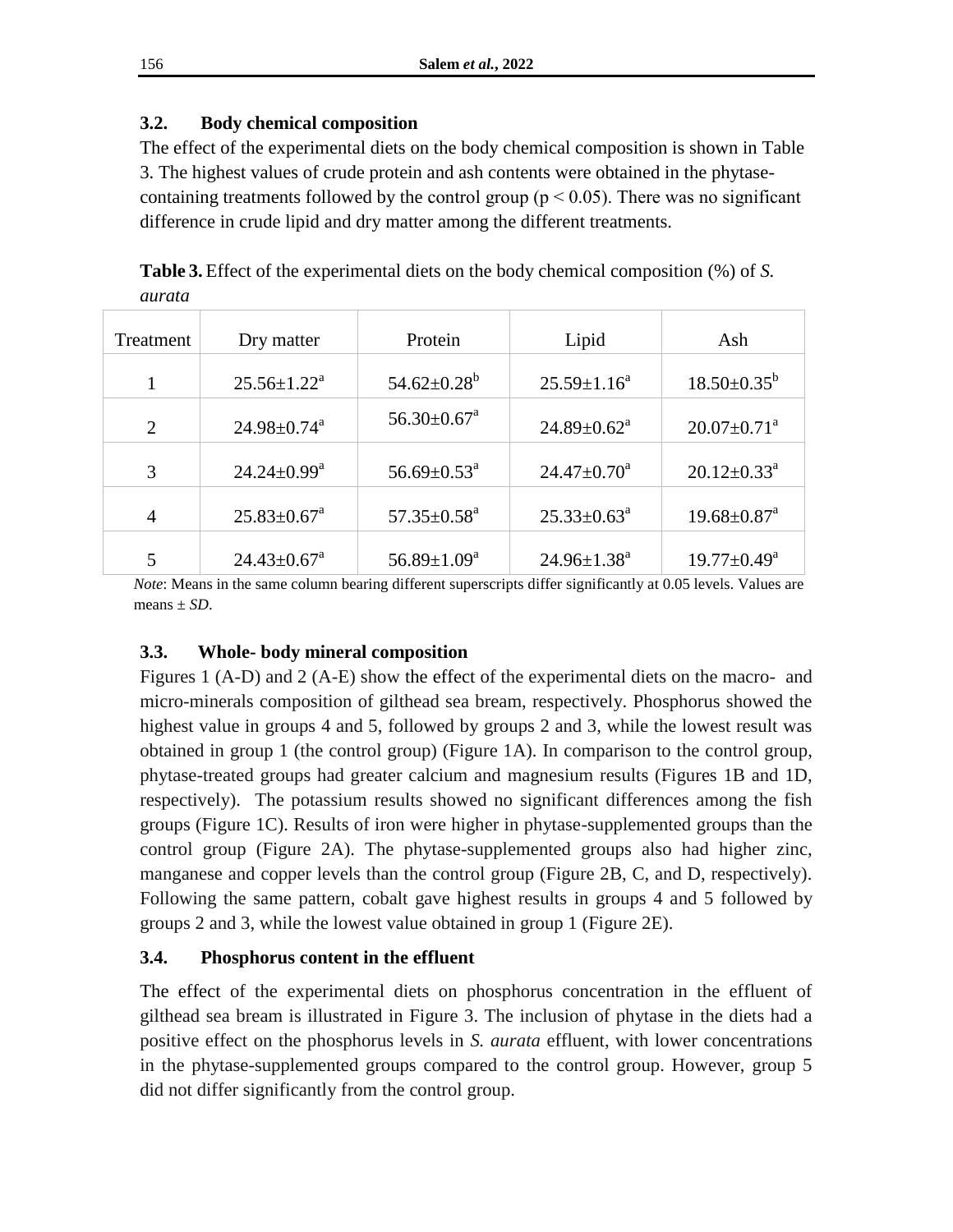

Figure 1. Effect of the experimental diets on macro-minerals concentrations (g  $kg^{-1}$ ) in the body of gilthead sea bream; A) phosphorus, B) calcium, C) potassium and D) magnesium. Values in the same column with different superscripts are significantly different ( $P < 0.05$ ). The letters (a, b, c, and d) represent the differences among different treatments. All values are mean of three independent biological replicates ( $n = 3$ ). Means  $\pm$  standard deviation.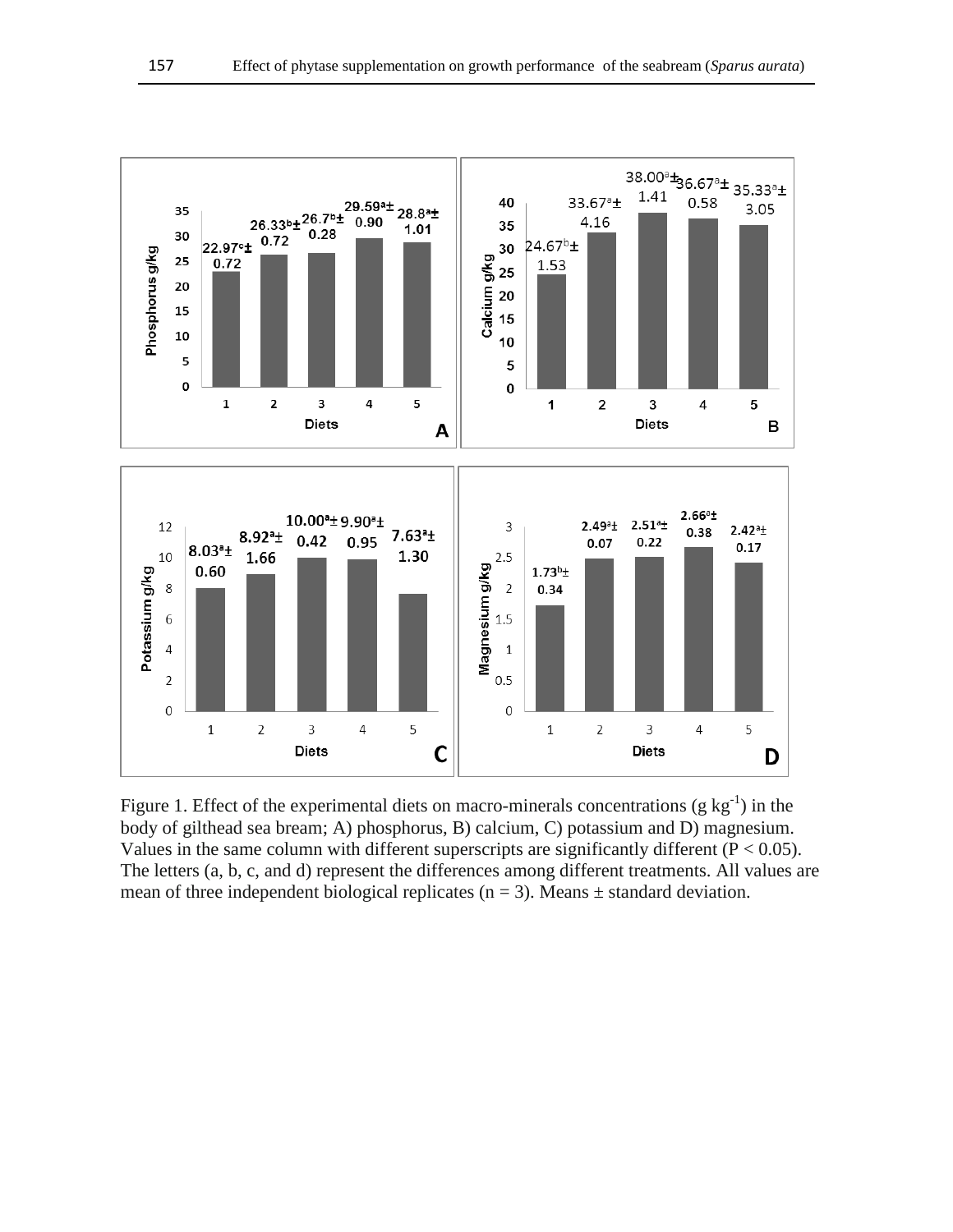

Figure 2. Effect of the experimental diets on micro-minerals concentrations (mg  $kg^{-1}$ ) in the body of gilthead sea bream; A) iron, B) zinc, C) manganese, D) copper and E) cobalt. Values in the same column with different superscripts are significantly different  $(P < 0.05)$ . The letters  $(a, b, c, and d)$ represent the differences among different treatments. All values are mean of three independent biological replicates ( $n = 3$ ). Means  $\pm$  standard deviation.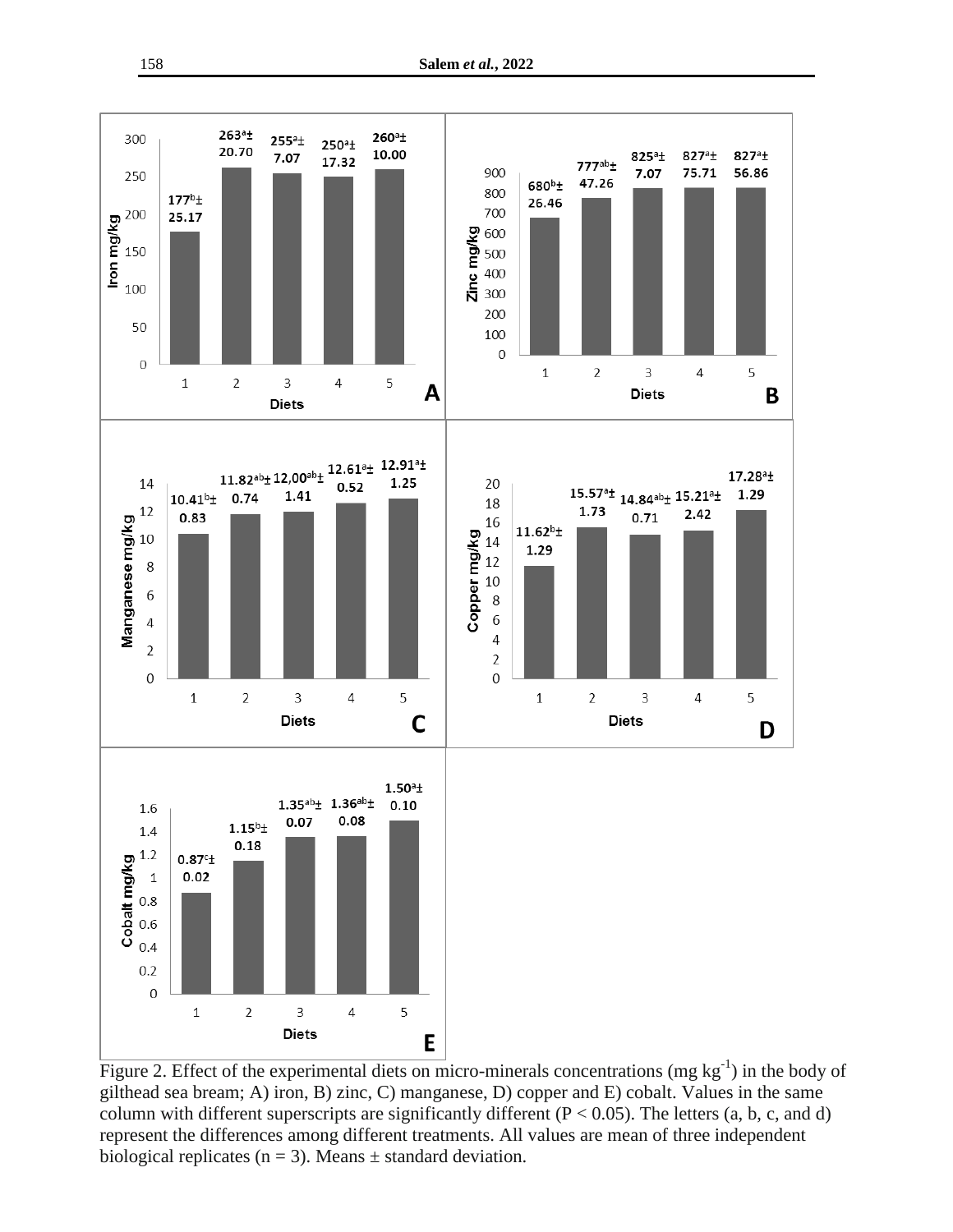

Figure 3. Effect of the experimental diets on phosphorus concentration in the effluent of gilthead sea bream. Values in the same column with different superscripts are significantly different ( $P < 0.05$ ). The letters (a, b, c, and d) represent the differences among different treatments. All values are the mean of three independent biological replicates ( $n = 3$ ). Means  $\pm$  standard deviation.

#### **DISCUSSION**

The results of this study indicated the positive role of phytase on the growth performance of *S. aurata*. In comparison to the control group, phytase supplemented treatments had significantly higher weight gain and specific growth rate. Furthermore, the presence or absence of IP and MP had no effect on fish growth when the diet was supplemented with phytase, showing that the availability of P in the non-IP or MP diet with phytase enzyme was appropriate for *Sparus aurata*. IP or MP were present in the control diet did not meet the phosphorus requirements of *S. aurata*. In support, Cain and Garling (1995) found that rainbow trout given phytase-treated soybean meal had growth rates and feed conversions that were comparable to or better than those of rainbow trout fed a commercial diet. This could be because soybean meal was pre-treated with phytase enzyme, which boosted the P availability by hydrolysis of phytin P into an inorganic form that could be used by rainbow trout instead of supplemental P in their diet. In addition, in red sea bream, final weight was improved with the phytase supplementation at  $1000$  and  $2000$  FTU kg<sup>-1</sup> diet as compared with fish fed a diet without phytase supplementation (Biswas et al., 2019). Tudkaew et al. (2008) investigated the effect of dietary phytase or inorganic phosphorus supplementation, separately or in combination on sex-reversed red tilapia (*Oreochromis*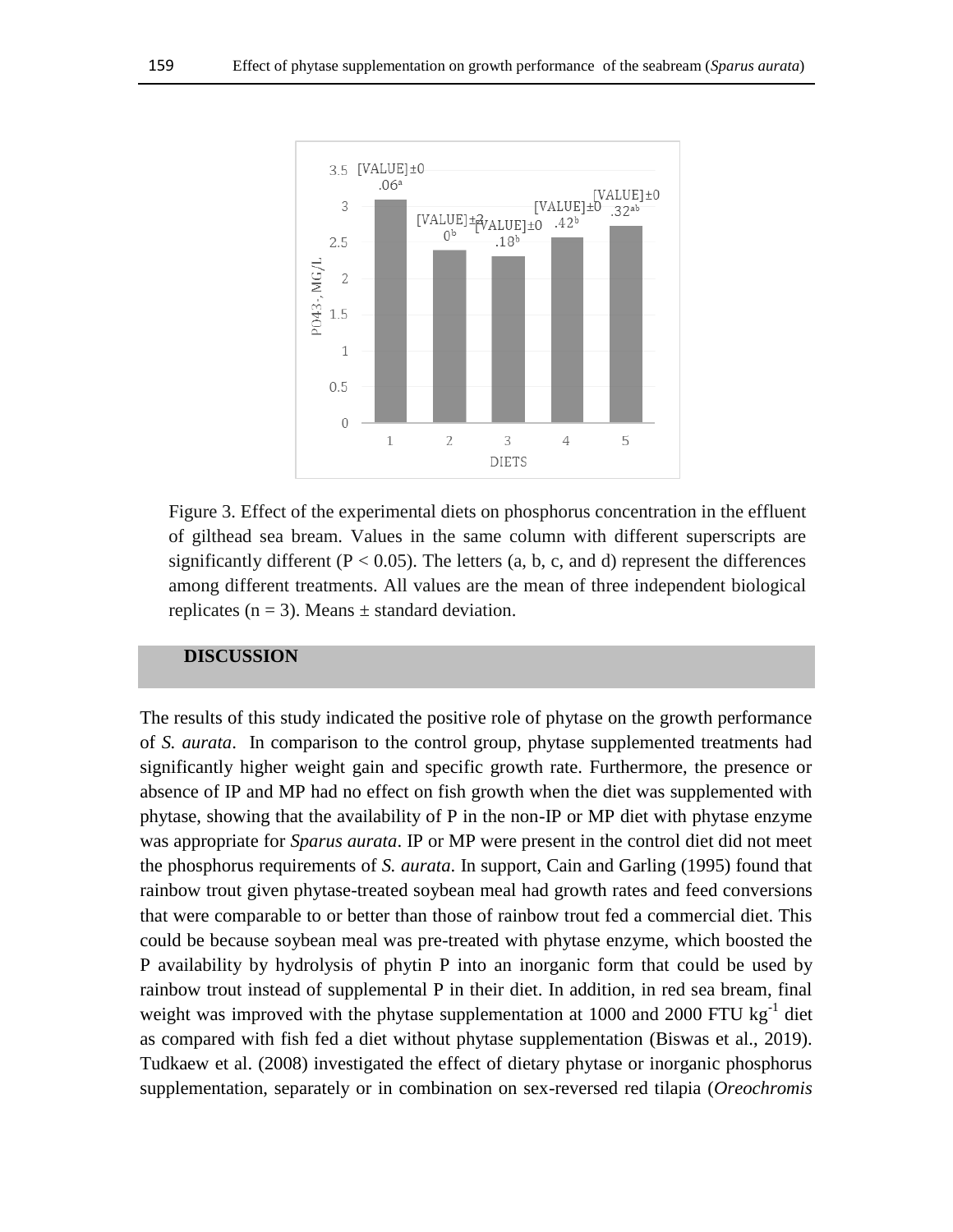*niloticus* Linn.). They found that phytase or inorganic phosphorus enhanced growth performance to the same extent. In addition, phytase boosted the phosphorus availability, reduced the need for inorganic phosphorus and eliminated the phosphorus waste of tilapia fed diets based on reduced fish meal (Tudkaew et al., 2008).

In parallel, FCR in the present study decreased with the supplementation of phytase, regardless of the presence of IP or MP. A similar result by Cain and Garling (1995) has been revealed where FCR in rainbow trout fed phytase-treated soybean meal was lower than fish fed on a commercial diet without any treatment. The authors attributed this enhanced growth and reduced feed conversion ratio to the lower protein content of the commercial diet compared to the experimental diets.

On the contrary, in other studies, phytase could not enhance the growth performance (Forster et al., 1999; Sajjadi and Carter, 2004; Qiu and Davis, 2017). It is noteworthy that these studies were conducted on different species. Thus, this discrepancy is acceptable because response to addition of phytase enzyme is species-specific (Romano & Kumar, 2018). Additionally, the efficiency of phytase is also affected by other parameters such as pH, phosphorus, Ca, phytase type, and concentration and interactions with other components or non-phytase enzyme[s \(Romano](https://www.sciencedirect.com/science/article/pii/B9780128054192000046#!) & [Kumar,](https://www.sciencedirect.com/science/article/pii/B9780128054192000046#!) 2018).

Spinelli et al. (1993) proved the negative role of diets containing 0.5% phytic acid on the growth of rainbow trout, which was attributed to the reduced protein availability. Phytates work as chelators, forming protein phytic acid complexes that can impair protein and mineral bioavailability (NRC 1993). Following the same pattern, in the current study, a remarkable effect of phytase on the body crude protein (CP) was observed. All phytase supplemented treatments have higher CP than the control treatment. This could be due to the ability of phytase to improve protein availability by breaking down phytin-protein complexes in the gut and neutralizing the negative effects of phytate on protein (Liebert and Portz, 2005). This improvement in CP in the current study is supported by an improvement in PER as well. Similarly, a considerable increase in protein digestibility was obtained in phytase supplemented diets, which resulted in an improved protein retention efficiency at phytase concentration of 2000 FTU/kg diet compared with the non-supplemented treatment (Biswas et al., 2019). Similar results of the effect of phytase on protein utility was also revealed in rainbow trout (Vielma et al., 2002) and yellow catfish (*Pelteobagrus fulvidraco*) (Zhu et al., 2014). Ash content showed higher results in all phytase-supplemented groups compared to the control group. In support, the inclusion of phytase improved the bone ash and phosphorus concentrations in rainbow trout (*Oncorhynchus mykiss*) (Vielma et al., 1998). Similarly, ash content in scales and vertebrae was significantly increased in Nile tilapia (*Oreochromis niloticus*) feeding on low-phosphorus, plant-based diets supplemented with microbial phytase as a result of improved phosphorus availability in the diet (Liebert and Portz, 2005).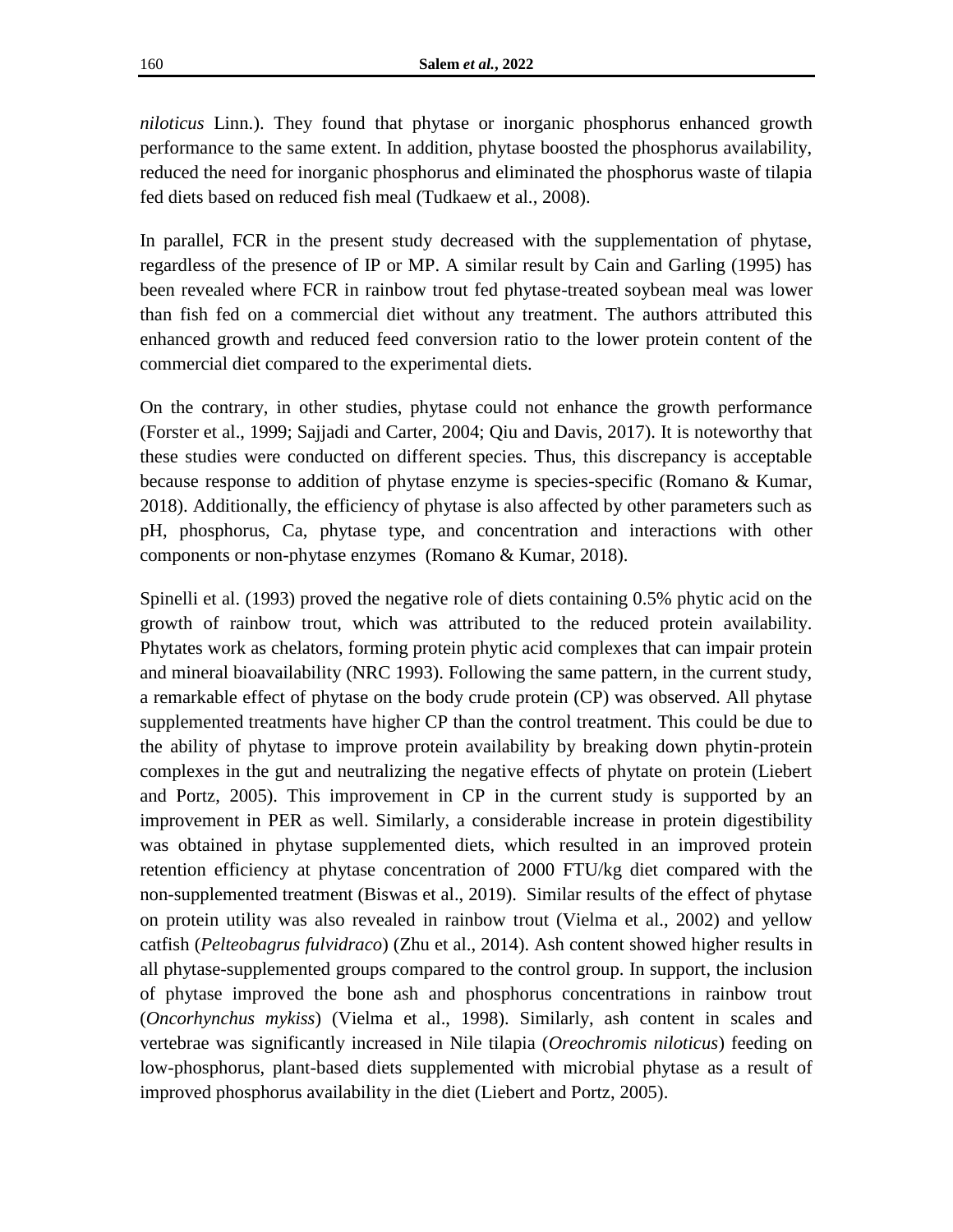Minerals are required by all aquatic organisms for important physiological and biochemical functions, as well as for the maintenance of normal life processes. In fish, the importance of macro-minerals (phosphorus, calcium, magnesium, potassium) and micro-minerals (cobalt, copper, iron, manganese, zinc) has been established (NRC, 1993  $& 2011$ ). In the current study, the addition of phytase to the gilthead seabream diet has improved the macro- and micro-mineral concentrations of the fish body. This indicated the successful conversion and degradation of the indigestible phytate by the enzyme treatment (Cain & Garling, 1995). In support, treating soybean meal with phytase elevated the inorganic phosphorus level (Cain & Garling, 1995). In another study, both dietary inorganic phosphorus and phytase supplementation significantly increased the concentration of minerals (P, Ca, Mg, and Zn) in the vertebrae of red sea bream (*Pagrus major*) juveniles fed soybean-based diets (Laining et al., 2011). Pacu (*Piaractus mesopotamicus*) fed a phytase-supplemented diet showed higher mineral bioavailability for iron, zinc, and phosphorus retention compared to the control group due to reduced gastrointestinal phytic acid and improved the mineral bioavailability (Cian et al., 2018). Sugiura et al. (2001) studied the effects of microbial phytase at different levels on the utilization of phosphorus, trace minerals, and protein by rainbow trout (*Oncorhynchus mykiss*) fed with soybean meal-based diets. They found that phytase supplementation enhanced the apparent absorption of protein, phosphorus, magnesium, iron, copper, strontium, and zinc in soybean meal-based diets. Similarly, phytase addition in rainbow trout diets increased Mg, Mn, and Zn digestibility, which linked to the higher P digestibility (Cheng & Hardy, 2003). Other studies reported the increased phosphorus availability in freshwater fishes fed phytase such as carp (Sch\_efer *et al*., 1995), tilapia (Furuya *et al*., 2001, Phromkunthong *et al*., 2004; Phrom-kunthong and Gabaudan, 2006) and hybrid catfish (Phrom-kunthong *et al*., 2005).

The effluent P levels increased significantly as the fish were fed increasing levels of P. P levels in rainbow trout solid waste can be lowered by feeding diets low in phytin P (Ketola and Harland, 1993). Furthermore, supplementing phytase in a diet high in plant protein has the potential to boost phytin P bioavailability (Cain & Garling, 1995). As a direct consequence, increased availability of phytin P through the dietary enzyme phytase reduces P excretion into the environment (Cain  $&$  Garling, 1995). This helps in reducing negative impacts on the aquatic environment such as eutrophication, which can lead to the death of aquatic animals when accompanied by low levels of dissolved oxygen (Correll, 1999; Biswas et al., 2007). This is in agreement with the results of the present study, which showed that the inclusion of phytase in the diets had a positive effect on the phosphorus levels in *S. aurata* effluent, with lower concentrations in the phytasesupplemented groups compared to the control group. Yu et al. (2005) indicated that phytase in soybean-based diets fed by Korean rockfish (*Sebastes schligili*) juveniles helped in reducing the phosphorus contamination in the local environment by converting phytate-P into available phosphorus, improving its bioavailability and reducing the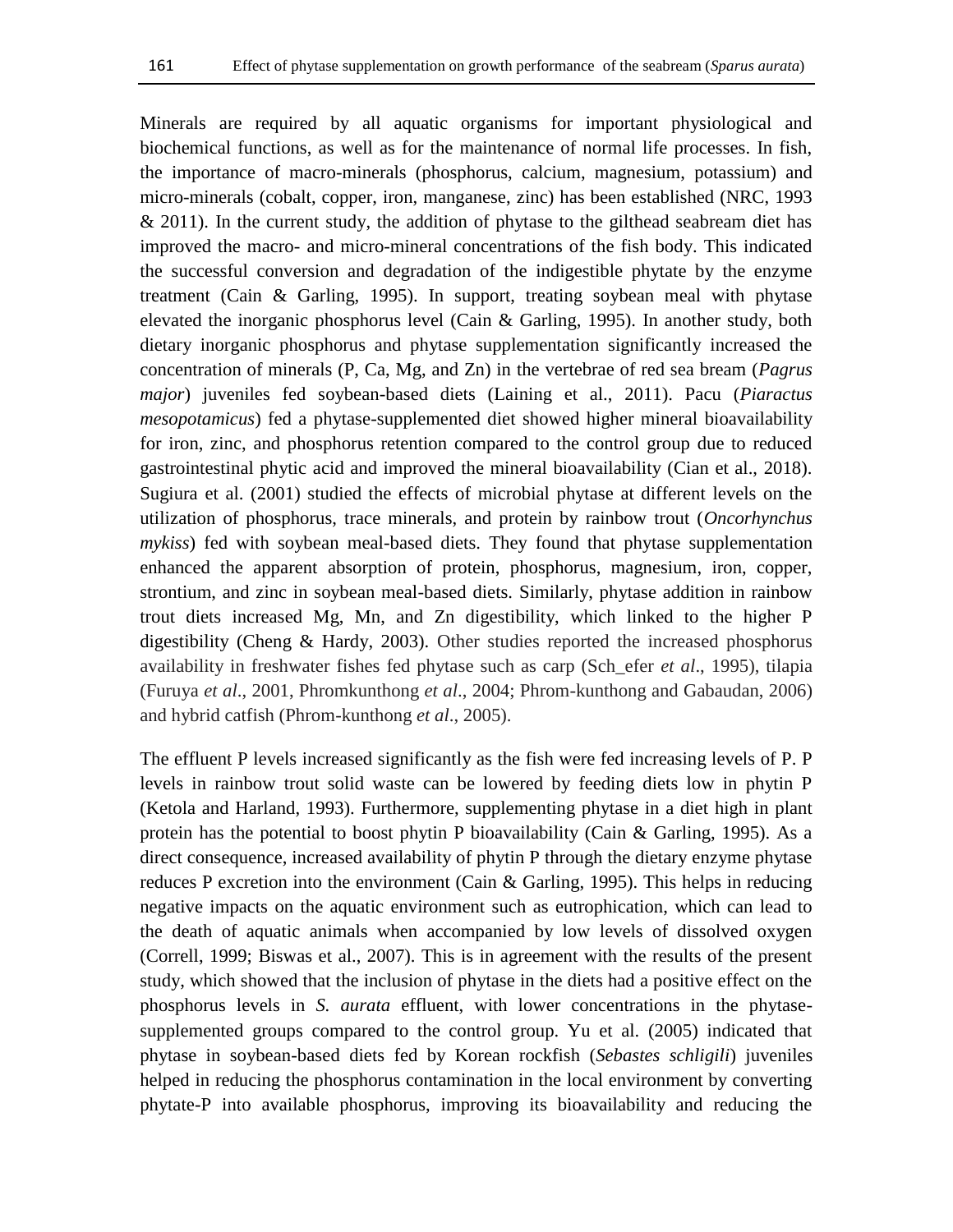inorganic phosphorus supplement. This is likely due to the phytase activity, which dephosphorylates phytic acid and phytate-P to increase their availability (Storebakken et al., 1998). Lower dietary levels of phosphorus resulted in a 65-88% reduction in phosphorus in the effluent of juvenile rainbow trout (*Oncorhynchus mykiss*) (Cain & Garling, 1995). When juvenile fish  $(1.9 \text{ g fish}^{-1})$  were fed a phytase-treated diet with no phosphorus supplementation, they released 1.61 g of P kg<sup>-1</sup> weight gain compared to 4.54 g of P kg<sup>-1</sup> weight gain when fed a commercial diet, whereas larger fish (16.97g fish<sup>-1</sup>) fed a phytase-treated diet with no supplemental P released only 0.29 g of P  $kg^{-1}$  weight gain in the effluent (Cain & Garling, 1995).

Although the phosphorous concentration in the effluent was lower in the 5 fish group compared to the control group, the difference was not statistically significant. In the group 5, MP has been excluded, while it contained phytase and IP. In fact, many factors should be taken into account to understand P absorption, among them the differences due to the addition of specific macro or trace mineral premixes affected the P solubility (Tacon and De Silva, 1983). Therefore, more studies to investigate the interaction between phytase addition and diet minerals content should be performed.

#### **CONCLUSION**

In conclusion, phosphorus can be obtained from an IP supply or through phytate hydrolysis in a plant-based diet supplemented with phytase. Because dietary phytate lowers intestinal phosphorus absorption, while also interfering with the availability of other minerals, it appears likely that phytate would be degraded by phytase rather than compensated for with additional IP in the diet. Thus, the current study revealed that phytase surpassed IP in terms of enhancing the growth, improving body nutritional composition, and lowering environmental consequences of gilthead sea bream.

#### **REFERENCES**

- Biswas, A.; Araki, H.; Sakata, T.[;](https://www.sciencedirect.com/science/article/abs/pii/S0044848619301437#!) [Nakamori,](https://www.sciencedirect.com/science/article/abs/pii/S0044848619301437#!) T. an[d](https://www.sciencedirect.com/science/article/abs/pii/S0044848619301437#!) [Takii](https://www.sciencedirect.com/science/article/abs/pii/S0044848619301437#!) K. (2019). Optimum fish meal replacement by soy protein concentrate from soymilk and phytase supplementation in diets of red sea bream, *Pagrus major*. *Aquaculture*[,](https://www.sciencedirect.com/journal/aquaculture/vol/506/suppl/C) [506:](https://www.sciencedirect.com/journal/aquaculture/vol/506/suppl/C) 51- 59.
- Biswas, P.; Pal, A.K.; Sahu, N.P.; Reddy, A.K.; Prusty, A.K. and Misra, S. (2007). Lysine and/or phytase supplementation in the diet of *Penaeus monodon* (Fabricius) juveniles: effect on growth, body composition and lipid profile. *Aquaculture*, 265: 253–260.
- Cain, K.D. and Garling, D.L. (1995) Pretreatment of Soybean Meal with Phytase for Salmonid Diets to Reduce Phosphorus Concentrations in Hatchery Effluents, *The Progressive Fish-Culturist*, 57: 114-119.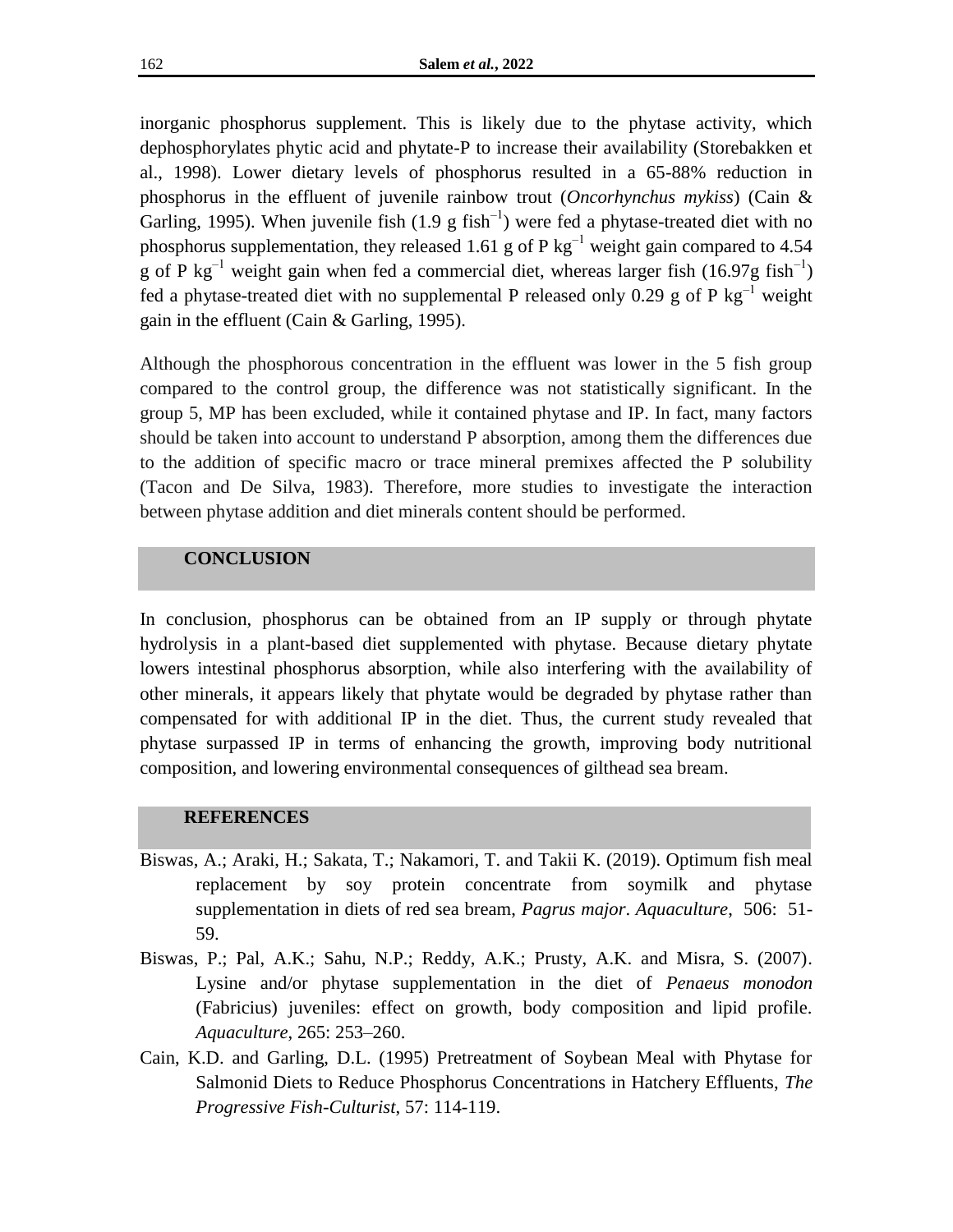- Cao, L.; Wang, W.M.; Yang, C.T.; Yang, Y.; Diana, J.S.; Yakupitiyage, A.; Luo, Z. and Li, D.P. (2007). Application of microbial phytase in fish feed. *Enzyme and Microbial Technology*, 40: 497–507.
- Cheng, Z.J. and Hardy, R.W. (2003). Effects of extrusion and expelling processing, and microbial phytase supplementation on apparent digestibility coefficients of nutrients in full-fat soybeans for rainbow trout (*Oncorhynchus mykiss*). *Aquaculture*, 218: 501–514.
- Cian, R.E.; Bacchetta, C.; Cazenave, J. and Dragoa, S.R. (2018). Extruded fish feed with high residual phytase activity and low mineral leaching increased *P. mesopotamicus* mineral retention. *Animal Feed Science and Technology,* 240: 78– 87.
- Correll, D.L. (1999). Phosphorus: a rate limiting nutrient in surface waters. *Poultry Science*, 78: 674 682.
- Cosgrove, DJ. (1966). The chemistry and biochemistry of inositol polyphosphates. *Reviews of pure and applied chemistry*, 16:209–224.
- Deak, N.A. and Johnson, L.A. (2007). Fate of Phytic Acid in Producing Soy Protein Ingredients. Journal of the American Oil Chemists' Society, 84: 369.
- Debnath, D.; Pal, A.K.; Sahu, N.P.; Jain, K.K.; kokpam, S.Y. and Mukherjee, S.C. (2005). Effect of dietary microbial phytase supplementation on growth and nutrient digestibility of *Pangasius pangasius* (Hamilton) fingerlings. *Aquaculture Research*, 36: 180-187.
- FAO (Food and Agriculture Organization of the United Nations, 2022. Global Aquaculture Production 1950-2021. [http://www.fao.org/fishery/statistics/](http://www.fao.org/fishery/statistics/globalaquaculture-production/query/en) global [aquaculture-production/query/en.](http://www.fao.org/fishery/statistics/globalaquaculture-production/query/en)
- Forster, I.; Higgs, D.A.; Dosanjh, B.S.; Rowshandeli, M. and Parr, J. (1999) Potential for dietary phytase to improve the nutritive value of canola protein concentrate and decrease phosphorus output in rainbow trout (*Oncorhynchus mykiss*) held in 11 C fresh water. *Aquaculture*, 179: 109–125.
- Francis, G.; Makkar, H.P. and Becker, K. (2001). Anti-nutritional factors present in plant derived alternate fish feed ingredients and their effects in fish. *Aquaculture*, 199:197–227.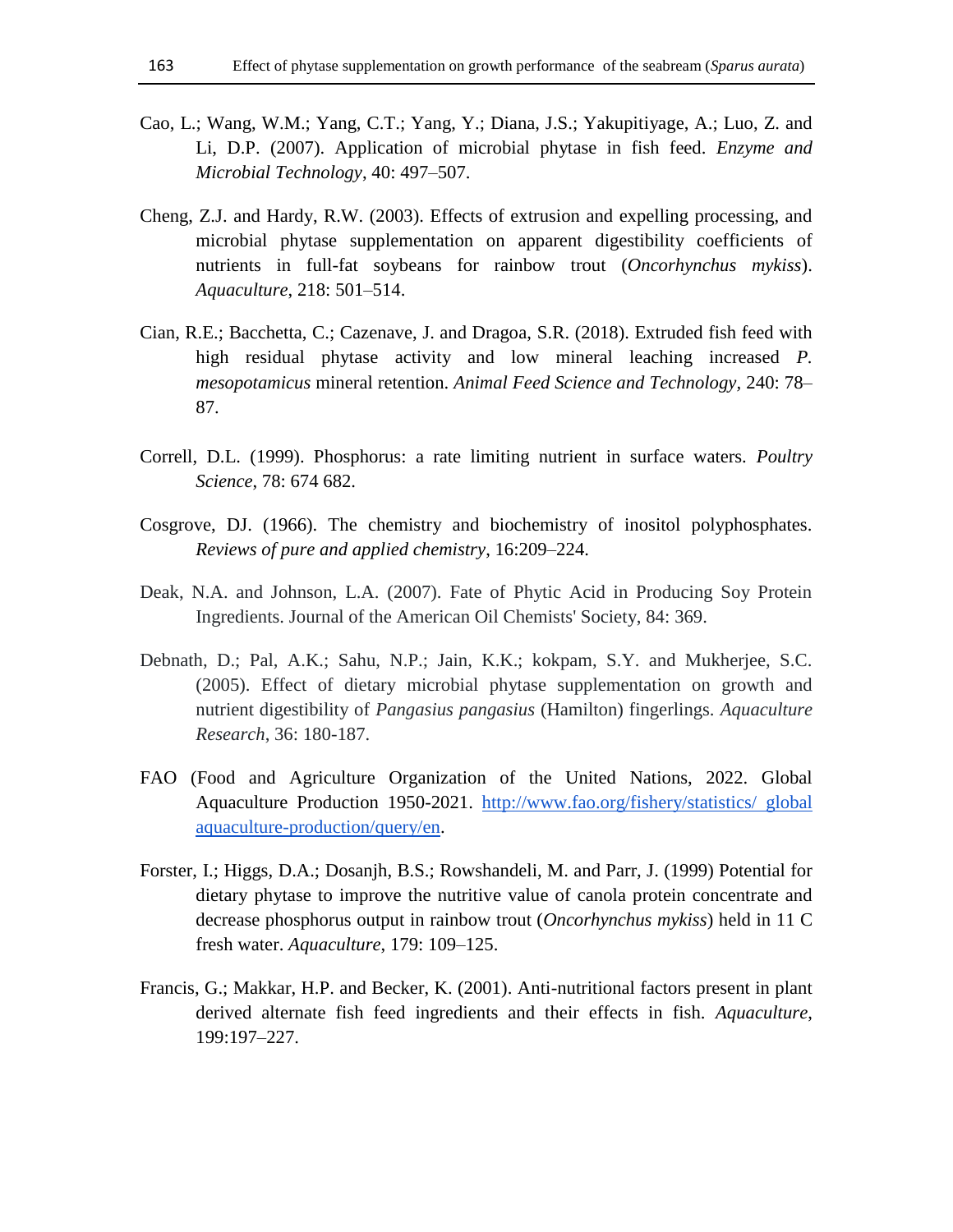- Furuya, W.M.; Goncalves, G.S.; Rossetto, V.; Furuya, B. and Hayashi, C. (2001) Phytase as feeding for Nile tilapia (*Oreochromis niloticus*): performance and digestibility. *Revista Brasileira de Zootecnia*, 30: 924–929.
- Hardy, R W. (2010). Utilization of plant proteins in fish diets: effects of global demand and supplies of fishmeal. Aquaculture research, 41: 770-776.
- [Ketola, H. G. and Richmond, M. E. \(1994\). Requirement of rainbow-trout for dietary](https://journals.scholarsportal.info/search?q=A.%20LAINING&search_in=AUTHOR&sub=)  [phosphorus and its relationship to the amount discharged in hatchery effluents.](https://journals.scholarsportal.info/search?q=A.%20LAINING&search_in=AUTHOR&sub=)  *[Transactions of the American Fisheries Society,](https://journals.scholarsportal.info/search?q=A.%20LAINING&search_in=AUTHOR&sub=)* [123: 587–594.](https://journals.scholarsportal.info/search?q=A.%20LAINING&search_in=AUTHOR&sub=)
- [Laining,](https://journals.scholarsportal.info/search?q=A.%20LAINING&search_in=AUTHOR&sub=) A.[;](https://journals.scholarsportal.info/search?q=M.%20ISHIKAWA&search_in=AUTHOR&sub=) [Ishikawa,](https://journals.scholarsportal.info/search?q=M.%20ISHIKAWA&search_in=AUTHOR&sub=) M.; [Koshio,](https://journals.scholarsportal.info/search?q=S.%20KOSHIO&search_in=AUTHOR&sub=) S. an[d](https://journals.scholarsportal.info/search?q=S.%20YOKOYAMA&search_in=AUTHOR&sub=) [Yokoyama,](https://journals.scholarsportal.info/search?q=S.%20YOKOYAMA&search_in=AUTHOR&sub=) S. (2012). Dietary inorganic phosphorus or microbial phytase supplementation improves growth, nutrient utilization and phosphorus mineralization of juvenile red sea bream, *Pagrus major*, fed soybean‐based diets[.](https://journals.scholarsportal.info/browse/13535773) *[Aquaculture Nutrition](https://journals.scholarsportal.info/browse/13535773)*,18: 502-511.
- Leiner, I.E. (1994), *"*Implications of antinutritional components in soyabean foods*". Critical Reviews in Food Science and Nutrition*, 34: 31‐67.
- Lemos, D. and Tacon. A.G.J. (2017). Use of phytases in fish and shrimp feeds: a review. Reviews in Aquaculture, 9, 266-282.
- Li, M.H. & Robinson, E.H. (1997). Microbial phytase can replace inorganic phosphorus supplements in channel catfish *Ictalurus punctatus* diets. *Journal of the World Aquaculture Society*, 28: 402–406.
- Liebert, F. and Portz, L. (2005). Nutrient utilization of Nile tilapia *Oreochromis niloticus* fed plant based low phosphorus diets supplemented with graded levels of different sources of microbial phytase. *Aquaculture*, 248: 111–119.
- Liu, B.L.; Rafing, A. and Tzeng, Y.M. (1998). The induction and characterization of phytase and beyond. *Enzyme and Microbial Technology*, 22:415–24.
- Morales, G.A.; Márquez, L.; de Rodrigañez, M.S.; Bermúdez, L.; Robles, R. and Moyano, F.J. (2014). Effect of phytase supplementation of a plant-based diet on phosphorus and nitrogen bioavailability in sea bream *Sparus aurata*. Aquaculture Nutrition, 20: 172-182.
- National Research Council (NRC) (1993). Nutrient Requirements of Fish; The National Academies Press: Washington, DC, USA, 114 pp.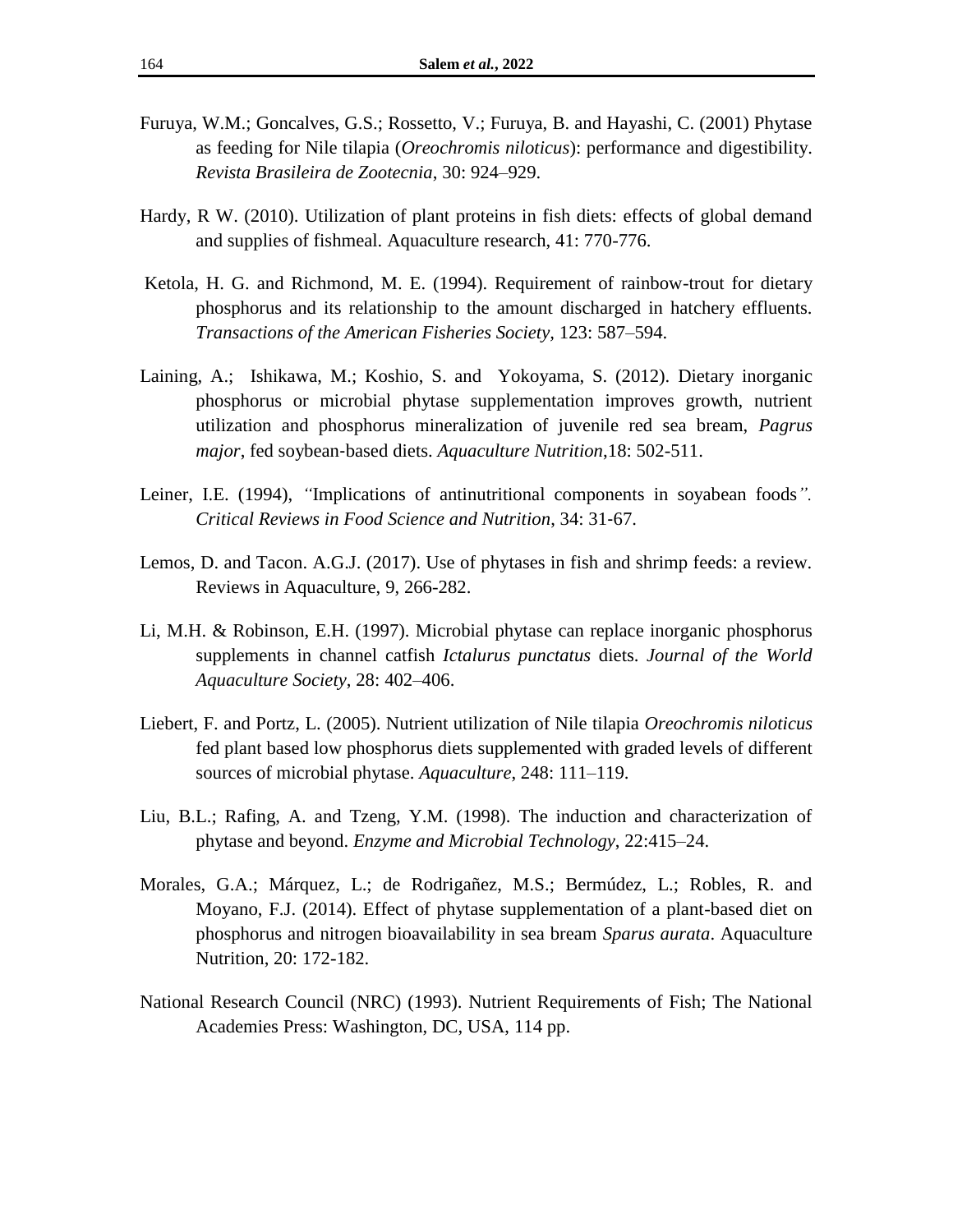- Papatryphon, E.; Howell, R.A. and Soares, J.H. (1999). Growth and mineral absorption by striped bass *Morone saxatilis* fed a plant feed stuff based diet supplemented with phytase. Journal of World Aquaculture Society, 30:161–73.
- Qiu, X. and Davis, D.A. (2017). Effects of dietary phytase supplementation on growth performance and apparent digestibility coefficients of Pacific white shrimp *Litopenaeus vannamei*. Aquaculture Nutrition, 23: 942-951.
- Raboy, V. (1997). Accumulation and storage of phosphate and minerals. In: Cellular and Molecular Biology of Plant Seed Development (ed. by B.A. Larkins & I.K. Vasil), pp. 441^ 477. Kluwer Academic publishers, Dordrecht, the Netherlands
- Ravindran, V.; Bryden, W.L. and Kornegay, E.T. (1995). Phytates: occurrence, bioavailability, and implications in poultry nutrition. *Poultry and Avian Biology Reviews*, 6:125–43.
- [Romano](https://www.sciencedirect.com/science/article/pii/B9780128054192000046#!) [,](https://www.sciencedirect.com/science/article/pii/B9780128054192000046#!) N. an[d](https://www.sciencedirect.com/science/article/pii/B9780128054192000046#!) [Kumar,](https://www.sciencedirect.com/science/article/pii/B9780128054192000046#!) V. (2018). Chapter 4 - Phytase in animal feed. In: ["Enzymes in](https://www.sciencedirect.com/science/book/9780128054192)  [Human and Animal Nutrition,](https://www.sciencedirect.com/science/book/9780128054192) Principles and Perspectives"[.](https://www.cabdirect.org/cabdirect/search/?q=ed%3a%22Nunes%2c+C.+S.%22) [Nunes, C.S.](https://www.cabdirect.org/cabdirect/search/?q=ed%3a%22Nunes%2c+C.+S.%22) & [Kumar](https://www.cabdirect.org/cabdirect/search/?q=ed%3a%22Kumar%2c+V.%22)  [V. \(Eds.\).](https://www.cabdirect.org/cabdirect/search/?q=ed%3a%22Kumar%2c+V.%22) pp. 73-88.
- Roy, T.; Banerjee, G.; Dan, S.K.; Ghosh P. and Ray A.K. (2014). Improvement of nutritive value of sesame oilseed meal in formulated diets for rohu, *Labeo rohita* (Hamilton), fingerlings after fermentation with two phytase-producing bacterial strains isolated from fish gut. *Aquaculture International*, 22: 633–652.
- Sajjadi, M. and Carter, C.G. (2004). Dietary phytase supplementation and the utilization of phosphorus by Atlantic salmon (*Salmo salar* L.) fed a canola-meal-based diet. *Aquaculture,* 240: 417-431.
- Shearer, K. D. 1984. Changes in elemental composition of hatchery reared rainbow trout, *Salmo gairdneri,* associated with growth and reproduction. Canadian Journal of Fisheries and Aquatic Sciences, 41:1592- 1600.
- Spinelli, J.; Houle, C. R. and Wekell, C. (1983). The effect of phytates of the growth of rainbow trout *(Salmo gairdneri)* fed purified diets containing various quantities of calcium and magnesium. *Aquaculture*, 30:71-83.
- Storebakken, T.; Shearer, K.D. and Roem, A.J. (1998). Availability of protein, phosphorus and other elements in fish meal, soy-protein concentrate and phytasetreated soy-proteinconcentrate-based diets to Atlantic salmon, *Salmo salar*. *Aquaculture*, 161: 365–379.
- Sugiura, S.H.; Gabaudan, J.; Dong, F.M. and Hardy, R.W. (2001). Dietary microbial phytase supplementation and the utilization of phosphorus, trace minerals and protein by rainbow trout [*Oncorhynchus mykiss* (Walbaum)] fed soybean mealbased diets. *Aquaculture Research*, 32: 583–592.
- Tacon, A.G.J. & De Silva, S.S. (1983). Mineral composition of some commercial fish feeds available in Europe. *Aquaculture,* 31: 11-20.